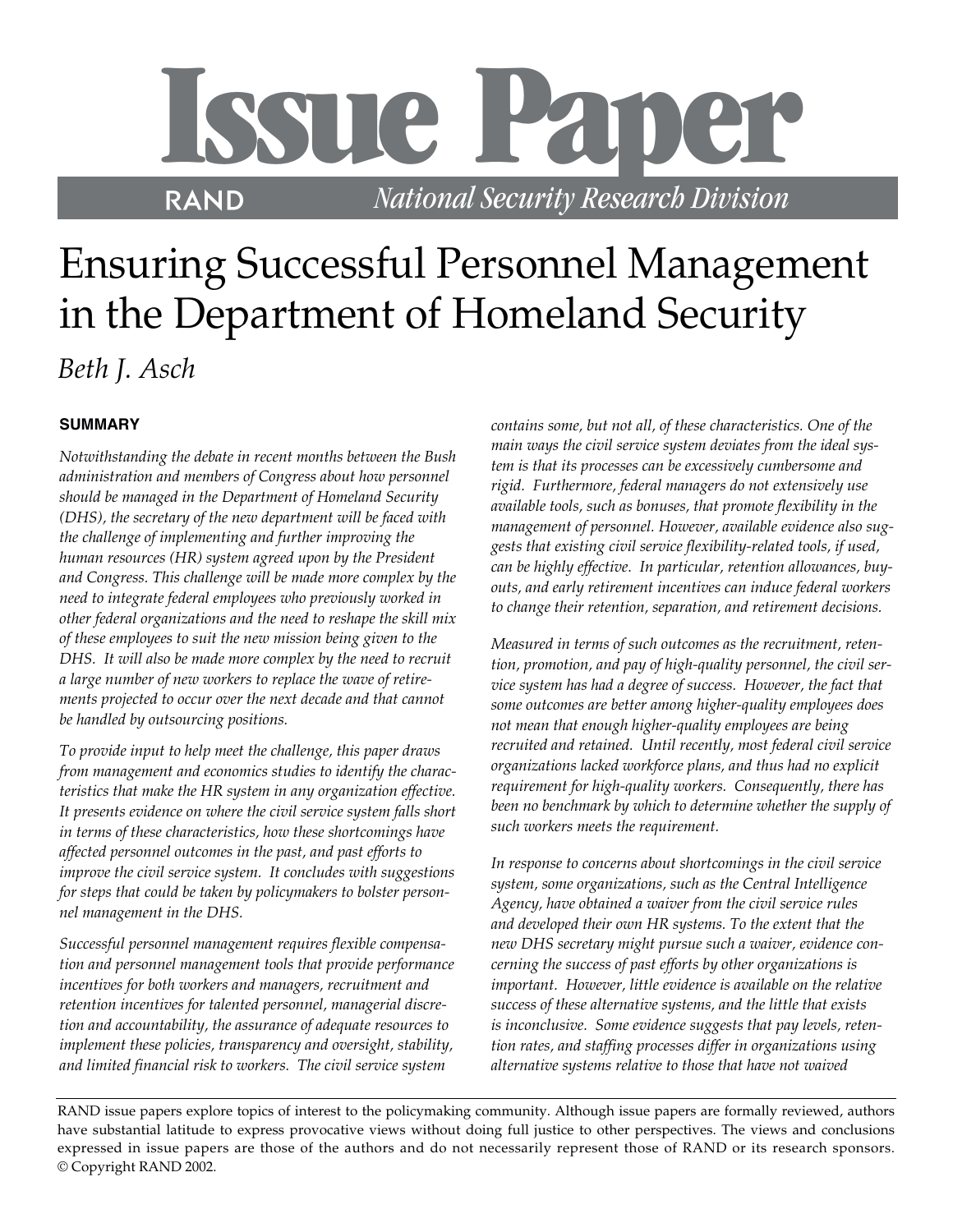*current rules; other evidence suggests little difference in the personnel outcomes.*

*The military is an example of a federal organization that has been able to develop a successful HR system. Like the DHS, the military is a large governmental organization that employs individuals with diverse skills in multiple locations and that seeks to accomplish diverse objectives. The military has onesize-fits-all pay tables, yet virtually all observers would agree that the military's compensation system has proven over time to be remarkably successful in attracting and retaining highquality personnel. Considerable flexibility is provided through the wide variety of special and incentive pays embedded in the military's compensation system. The military system also incorporates predictability and performance incentives. This is not to suggest that the civil service should adopt the military system or that the military system is perfect but rather that the military system provides a useful case study of how to develop an effective system.* 

*Policymakers can take steps to bolster personnel management in the DHS. One way to improve the HR system is to ensure that the new organization makes greater use of existing policies that provide personnel management flexibility. For these policies to have their maximum effect, the barriers to their use—such as inadequate funding and overly cumbersome administrative procedures—must be addressed. And although it is essential, expanded use of the flexibility-related policies alone is unlikely to lead to a system that has all the characteristics that define success, especially given the stresses looming on the horizon. These policies will not address possible problems such as either excessive or insufficient oversight, hiring inadequacies, and poorly conceived management and employee performance incentives.* 

*Ultimately, what is needed is a well-defined plan that includes all of the characteristics for successful personnel management. If it is decided that an entirely new HR system must be developed, the plan would specify the details. If the current civil service system is mostly retained, the plan should specify how to address those areas in which the system falls short.* 

*However, the development of such a plan is no small task and will involve considerable effort. The DHS secretary should seek input from experts who are familiar with the federal civil service system but who are not closely tied to that system currently, and who are familiar both with the characteristics of an effective HR system and with how those characteristics apply in the context of a governmental organization. Finally, policymakers must be prepared to invest in monitoring and analytical activities to ensure that the system is meeting all of its objectives and to aggressively address any shortcomings that are identified.*

Now that Congress and the administration are moving ahead with the DHS, the new secretary must focus on building and improving the department's HR system. Lessons from the current civil service system must be

articulated and incorporated in the design of any new system especially since the vast majority of the roughly 170,000 employees of the new department will be civil servants transferred from existing agencies throughout the federal government. These agencies include the Federal Bureau of Investigation, the Immigration and Naturalization Service, and the Department of Transportation. To ensure that the department's HR system is effective, the secretary will need to identify the characteristics required to most effectively meet DHS missions, to understand where the current federal civil service system has fallen short in terms of these characteristics, and to lay out the steps required in the near and long term.

This paper provides some of this information. It first draws from the management and economics literature to identify the characteristics that any HR system needs to be effective in supporting organizational goals. It then discusses the available evidence on the performance of the civil service system, including whether it embodies these characteristics, its effect on personnel outcomes, and the success of past efforts to strengthen it. The paper discusses future trends that will challenge the ability of the DHS to attract and retain personnel. Finally, the paper suggests steps that might be taken in the near and long term to bolster personnel management in the DHS.

#### **SUCCESSFUL PERSONNEL MANAGEMENT REQUIRES SIX CHARACTERISTICS**

Achieving an effective HR system in any organization presents complex problems that go beyond the single issue of flexibility in personnel management, which has been a focal point of the recent debate. Other characteristics in the HR system are also important.

Among these characteristics is whether the authorities, resources, and incentives are in place to help managers achieve their organization's goals. Although management experts and economists do not have an explicit list of criteria that make a system successful, the factors that are usually identified in studies of organizational management can be grouped into a list of six characteristics or criteria (Milgrom and Roberts, 1992; Tirole, 2000).

*1. The HR system offers flexible personnel and compensation tools or policies that efficiently promote the organization's missions.* Compensation and personnel policies provide incentives to attract, retain, motivate, and eventually separate personnel. These policies are sufficiently flexible to allow managers to respond to different markets and to adapt quickly to changing circumstances. The more uncertain or variable the environment, the more flexibility that is required.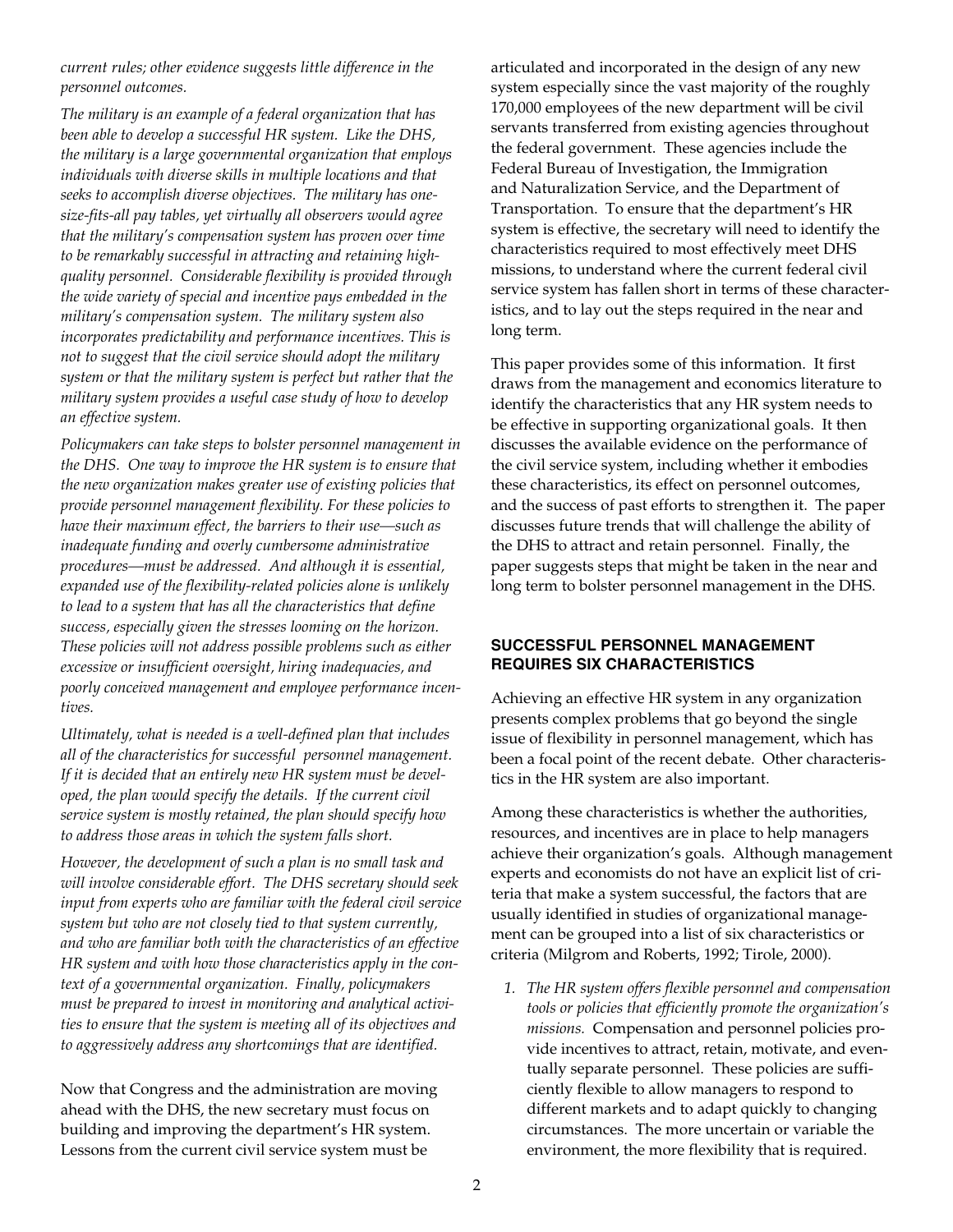- *2. Managers have discretion over how the personnel and compensation tools are used.* Managers are able to set pay, to hire, to assign, to retain, to reward, and to separate personnel, and to allocate resources. A general principle in the management literature is that authority to make decisions is given to the managers and workers who have the information and incentives to act on that authority.
- *3. Managers have the incentive to use the personnel and compensation policies in a way that supports the organization's mission.* Unused tools or tools that are used incorrectly or ineffectually are not beneficial. Compensation and personnel policies for managers must provide incentives for the effective employment of the HR tools. These incentives must be linked to a system that monitors managers' performance and holds them accountable for measured outcomes.
- *4. Resources are available to implement and monitor those policies.* Unfunded tools—for example, authority to pay bonuses without funding—are not beneficial either. Resources must also be devoted to gathering data and analyzing the outcomes that result from these policies on an ongoing basis. Such data and analysis inform policymaking and promote transparency.
- *5. Policies are transparent and appropriately linked to the organization's goals, and their implementation is subject to both internal and external oversight.* The policies are transparent to prevent the incidence and costs of opportunistic behavior and fraud among managers. Fraud and nepotism are more likely to occur when managers have more discretion. Therefore, HR systems that are more flexible and provide more managerial discretion also have an additional amount of oversight.
- *6. Policies are stable and limit the financial and career risks that workers face.* Workers who are exposed to greater uncertainty and unpredictability in their pay and opportunity relative to other employment options receive higher overall compensation, on average, to compensate for that risk. Otherwise, worker morale and recruiting/retention will be diminished.

Each of these characteristics deserves attention when developing or evaluating the merits of an HR system. Although organizations may give more weight to some characteristics than to others, it is clear from management studies that systems with only a few of these characteristics but not others will not be fully effective.

#### **INSIGHTS FROM RESEARCH REGARDING THE CIVIL SERVICE SYSTEM**

The civil service system contains most, but not all, of the elements understood to be part of an effective HR system. It classifies jobs, sets compensation, and establishes procedures for hiring, promotion, firing, and retirement. However, some HR elements—for example, resourcing and personnel outcome monitoring—are defined by how agencies implement the system. Understanding the characteristics of the civil service system and its current implementation can provide the DHS secretary with a starting point for identifying where future changes for the DHS might be useful.

As implemented, the civil service system emphasizes the fifth and sixth characteristics: It is transparent, subject to extensive oversight, and its policies regarding compensation and staffing are highly stable and seem fairly applied. It also has the first characteristic, to the extent that the system includes tools that promote flexibility in personnel management. However, the available evidence suggests that it lacks the second, third, and fourth characteristics. Managers often lack the resources that would let them take advantage of the HR tools built into the system, and they seem to have relatively little discretion over setting pay or hiring and firing decisions. The evidence also suggests that managers rarely use the flexibility-related tools that are available to them.

#### **Some Aspects of the Civil Service System Are Rigid and Cumbersome**

Civil service compensation, classification, promotion, and staffing policies in the federal civil service are well defined in Title 5 of the *U.S. Code*. The published pay tables and the detailed processes for defining jobs promote clarity, openness, and predictability. However, such rules can also produce a rigid system that embeds overly bureaucratic processes.

Statistics and anecdotal evidence show that civil service recruiting and firing processes have, indeed, become cumbersome at best and dysfunctional at worst, and that the civil service pay system is rigid and unresponsive to performance differences and external market conditions. Problems with pay, advancement, and training during the 1980s were discussed in the 1990 Volcker Commission report (Volcker, 1990). More recently, the U.S. Office of Personnel Management (OPM), the organization that oversees federal workforce policy, reported that more than 75 percent of the increase in annual federal pay bears no relationship to individual achievement or competence (James, 2002). A 2001 survey conducted by the Brookings Institution found that most federal employees called the hiring process slow and confusing, one-quarter called it unfair, and more than two-thirds said the federal government was not good at disciplining bad performance (Light, 2001). Stories abound of the long delays, often lasting months, in recruiting new personnel and the inability of personnel managers to fire poor performers. The Director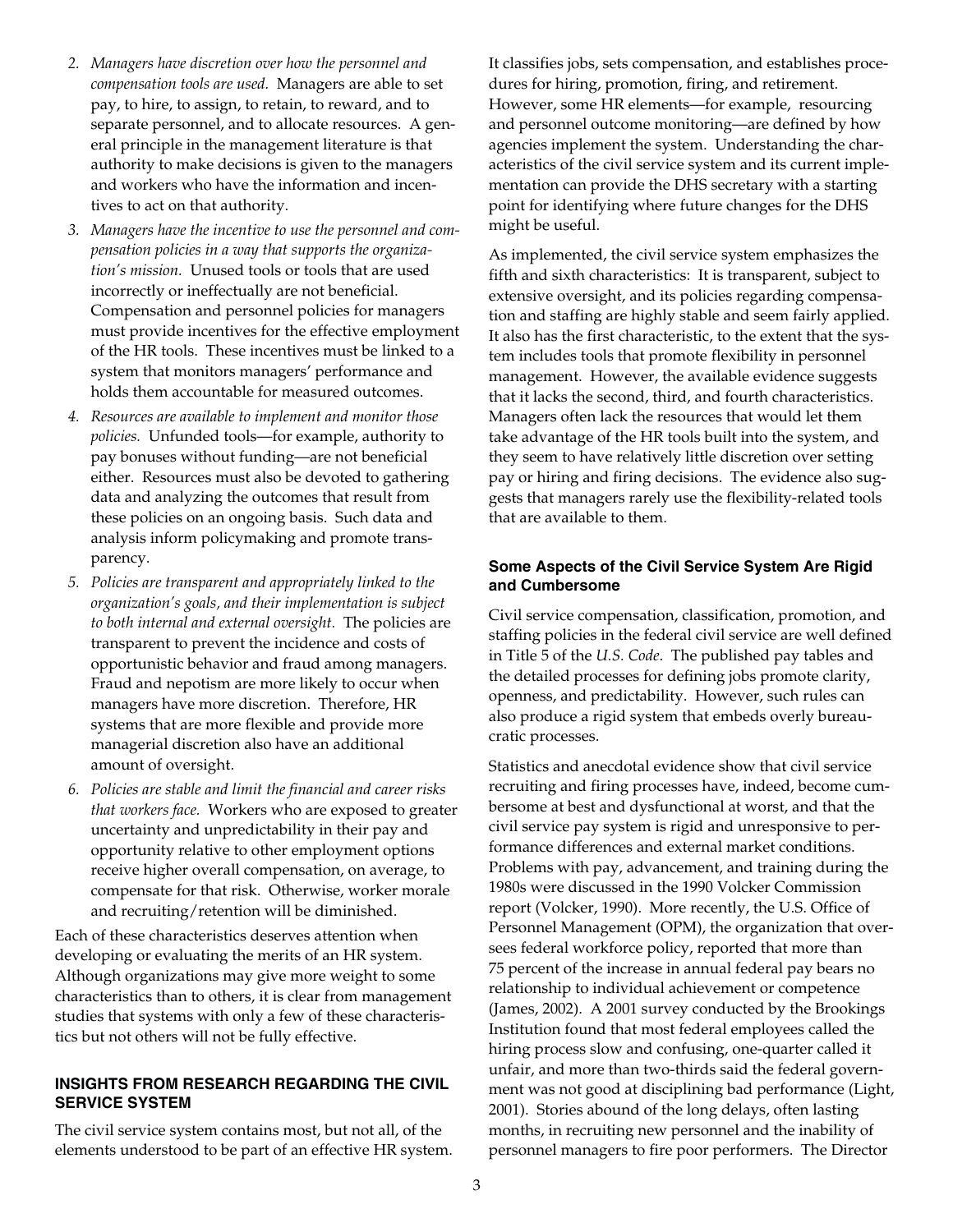of OPM has called the General Schedule (GS) pay system an antiquated one-size-fits-all system that overly compresses pay as a result of an emphasis on internal pay equity rather than competitiveness (James, 2002).

#### **Some Flexibility-Related Tools Are Not Widely Used**

The available evidence also suggests that civil service managers rarely use the many tools available to them through the system to flexibly manage their workforces to meet strategic personnel goals. OPM lists numerous different authorities and policies available to personnel managers to flexibly manage their workforces (U.S. Office of Personnel Management, 2001a). The policies include various staffing options, assorted work arrangement and work-life policies, assorted benefits, and various types of bonuses and allowances. Although the use of some of these policies and benefits has not been studied in depth, evidence suggests that at least two classes of these tools have not been widely used.

*Voluntary separations.* One flexibility-related tool available to civil service managers is the voluntary separation incentive or "buyout" program. Buyouts and early retirement incentives helped ease the negative effects on workers whose organizations were required to downsize in the 1990s, especially in the Department of Defense (DoD). They also can help civil service organizations restructure their workforce by inducing the separation of individuals in positions no longer needed and replacing them with workers with different skills or in different pay grades.

Given the large size of the federal workforce, the number of buyouts that agencies are permitted to offer to reshape the skill and experience mix of their workforce is quite limited. For example, in the DoD, managers are allowed to offer only 2,000 buyouts in 2002 and 6,000 in 2003. As of September 2000, there were about 670,000 employees in the DoD.

*Recruitment, relocation, and retention.* In December 1999, an OPM study looked at three tools—namely, the recruitment, relocation, and retention incentives, or what have been dubbed "the 3Rs"—which are intended to create a more flexibly managed civil service (U.S. Office of Personnel Management, 1999b). Although the use of these incentives was 17 times greater in 1998 than it was in 1992, almost no employees received them. The study found that only 0.14 percent of all Executive Branch employees received 3R incentives in 1998. Recruitment bonuses were given to only 0.3 percent of all new hires, relocation bonuses were given to only 1 percent of employees making geographic moves, and retention allowances were given to only 0.09 percent of Executive Branch employees that year.

To put these figures in perspective, a RAND study of military compensation found that about 10 percent of firstterm Army enlisted members and 25 percent of first-term Navy members got a reenlistment bonus in 1999 (Asch, Hosek, and Martin, 2002). A study of military recruiting by Warner, Simon, and Payne (2001) found that 35 percent of high-quality military recruits got an enlistment bonus in 1998. Bonuses are used far more extensively and the budgets to fund these bonuses are much larger for active duty members of the armed forces than they are for civilian workers.

So why don't managers use the flexibility-related pays that are available to them? Little research is available to answer that question, but a few hypotheses have been put forward. The December 1999 OPM report contends that the primary reasons for the limited use of the 3Rs were a lack of funds, limited recruiting because of government downsizing during the period of examination, and relatively little need in some agencies for such incentives. The OPM report also stated that the authority to approve the use of these tools tended to reside at high levels of the hierarchy within different organizations and the burden of justifying such pays seemed to have discouraged some lower-level managers from requesting 3R use.

#### **Existing Flexibility-Related Tools Could Have Significant Effects, If Used**

A key question is whether the existing civil service flexibility-related tools are effective, or whether new tools need to be developed. What little is known suggests that, if used, the existing tools can be highly effective. In particular, retention allowances, buyouts, and early retirement incentives can induce federal workers to change their retention, separation, and retirement decisions.

Retention bonuses, early retirement options, and buyouts help civil service organizations facilitate restructuring by allowing for selective retention of personnel and they help to space the timing of retirements. A recent RAND study of DoD civilian employees age 50 and older estimated the effects of the retention allowance on their decision to continue in the civil service rather than retire (Asch, Haider, and Zissimopolous, 2002b). Understanding the effects of the retention allowance is important because of the expected large outflow of employees as a result of upcoming retirements. If retention allowances are effective, the civil service will be able to keep personnel in critical areas and in key leadership positions longer and induce them to delay retirement to manage the transfer of expertise. The study estimated that the retention allowance would have a large effect on the probability of retirement: Offering the maximum retention allowance of 25 percent of pay would reduce the probability that an individual will retire by about 20 percent. The study also estimated the effects of early retirement options and the buyout program on the probability that employees would retire or separate. The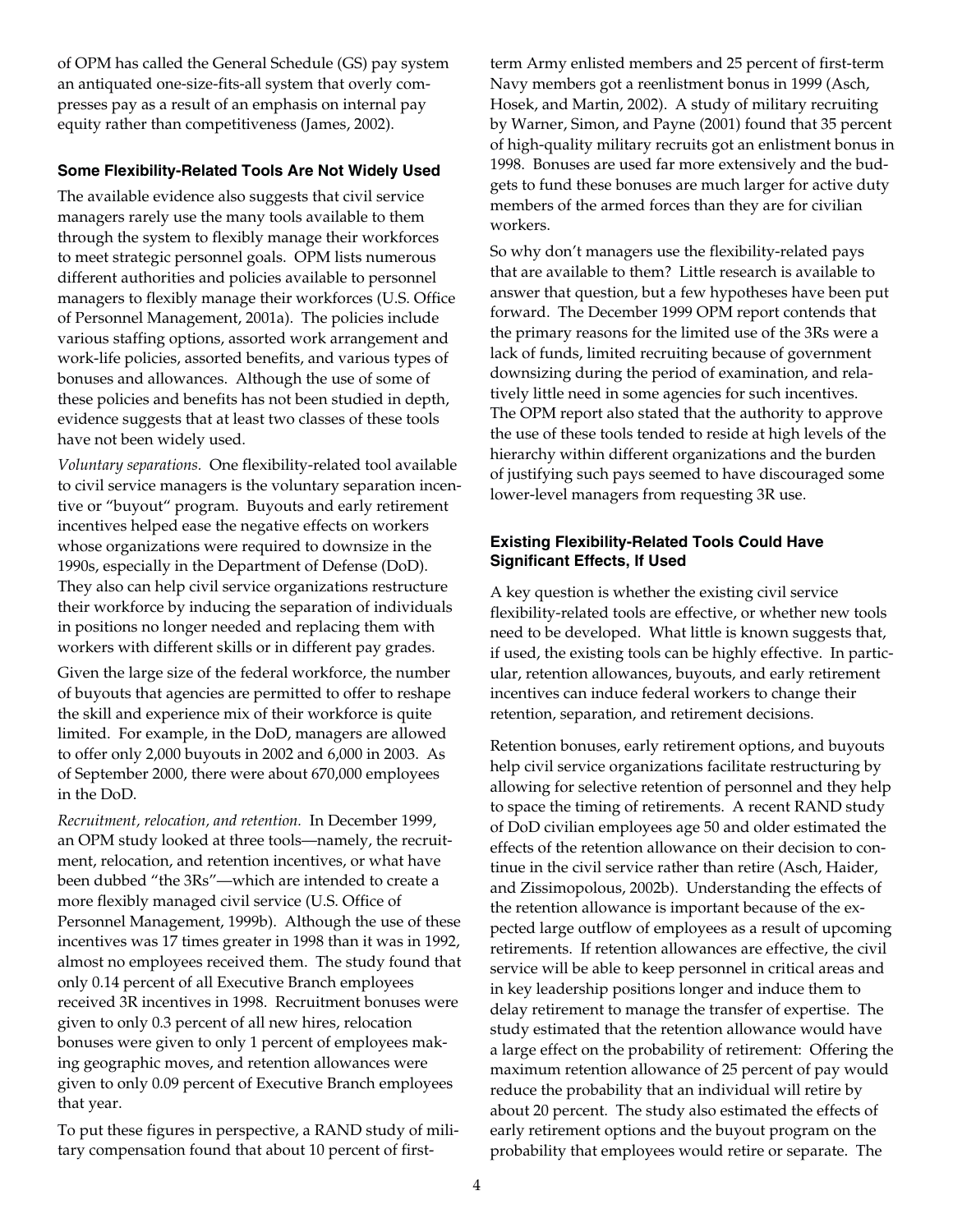early retirement option was estimated to more than double the rates of separation and retirement from the civil service among those who would be eligible for that benefit. The buyout was estimated to increase separations and retirements by about 30 to 40 percent, depending on age. Again, the estimated effects are sizable.

The available evidence also indicates that civil service personnel quit rates have responded strongly to pay changes in the past. A 1990 study (Black, Moffitt, and Warner, 1990) found that a 10 percent change in civil service pay would change civil service quit rates by 9.3 percent among technical workers and by 4.3 percent among administrative workers.

#### **By Some Metrics, the Civil Service System Seems to Work**

One way to assess how well an HR system serves to attract and retain high-quality personnel and to meet other strategic HR goals is to examine personnel outcomes. Measured by such outcomes as the recruitment, retention, promotion, and pay of high-quality personnel, the civil service system has had a degree of success. What little evidence is available, primarily relating to DoD employees, suggests that the system has not produced undesirable personnel outcomes, despite its rigidities.

The evidence from DoD's experience is generally positive. A 2001 DoD-sponsored RAND study of the pay, promotion, and retention of GS civil service workers in the DoD found that personnel managers are using the civil service system in such a way as to produce generally desirable outcomes (Asch, 2001). For example, the analysis found that higher-quality personnel, measured by supervisor rating and education level, are generally paid more and promoted faster in the DoD, holding constant employment factors such as occupation, grade, years of service, location, and function, and demographic factors such as gender and age. The study found considerable variation in the pay and promotion patterns of personnel in different occupations in the DoD, suggesting that managers are able to use the common pay table to achieve different pay outcomes in different occupations.

The study also found that higher-quality defense workers, in terms of supervisor performance ratings, also had better retention, holding other factors constant. The one area of concern regarded employees with the most advanced degrees, such as master's or doctorate degrees. They were paid more, all else being equal, including occupation. But, the study also found that those employees tended to be promoted somewhat more slowly than those with only bachelor's degrees and in some cases had poorer retention, holding all else equal, including entry grade and occupation. An important caveat to the study's findings is that it

is unclear if the better retention and pay among higherquality employees is sufficiently high, given the DoD's requirement for such workers.

A related study (Gibbs, 2001) examined the personnel outcomes of scientists and engineers who work in laboratories in the DoD, a group that has many individuals with advanced degrees. The study found that the financial gains associated with greater skills and responsibility, as measured by the difference in pay across grades, remained about the same from 1982 to 1996. In marked contrast, in the private sector the pay differential for the greater skill and responsibility among engineers rose over that same time period. This difference between the wage structure of federal and private-sector workers was also documented by Katz and Kreuger (1991) using data on all federal workers. Nonetheless, Gibbs found little evidence that the DoD suffered a decline in the quality of the workforce being studied. Furthermore, the quality and performance of new hires to that workforce, relative to earlier groups of new hires, and the quality and performance of employees who were retained, relative to those who had left, remained stable.

Similar results were found in an earlier study of defense workers. A 1990 DoD study of the quality of civilian workers who had quit the DoD found no evidence that higher-quality employees, as measured by their SAT scores, were more likely to leave the DoD than other civilian employees (U.S. Department of Defense, 1990). Earlier studies of all federal workers, not just those in the DoD, also indicate that the system generates some desirable outcomes. A 1980 study of federal pay levels (Borjas, 1980) found substantial wage differentials across agencies in the federal government despite the so-called rigid pay table. A 1995 study comparing federal and private-sector hiring in the 1980s found that the federal government was just as able to attract high-quality entrants as the private sector (Crewson, 1995). Personnel quality was measured in terms of aptitude test scores.

What factors have afforded these favorable civil service personnel outcomes? A list of possible explanations includes the following:

• *Federal pay historically has been on par with privatesector pay.* Official measures of the so-called "pay gap" show that federal pay grew more slowly than private-sector pay from the mid-1970s to the mid-1990s, for similar jobs (Congressional Budget Office, 1997). However, another approach is to compare individuals with similar "human capital" such as age, education, and occupation. Early studies using the human capital approach found that the pay of federal workers actually exceeded that of privatesector workers with similar characteristics, broadly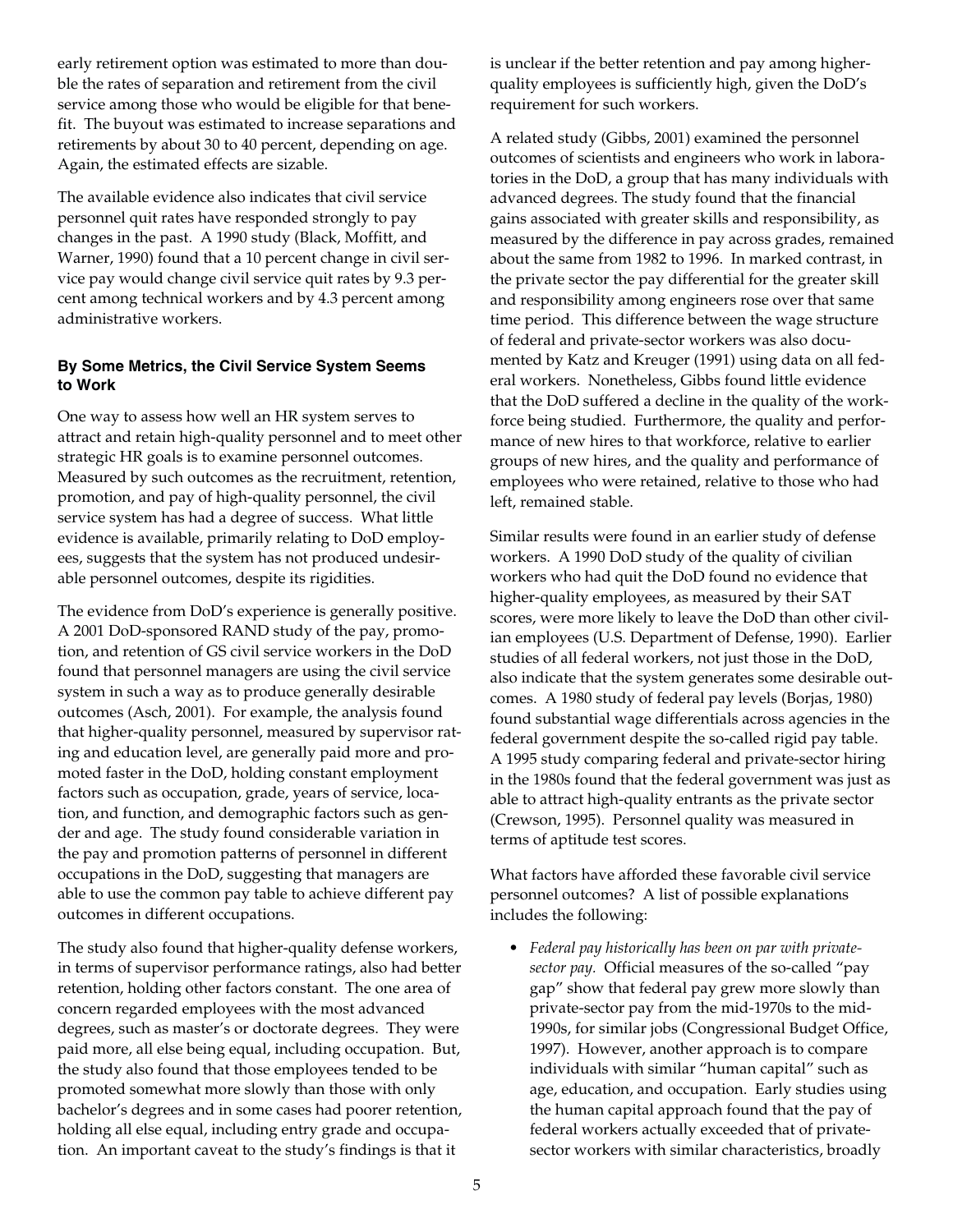defined (Smith, 1976; Gyourko and Tracy, 1988; Krueger, 1988). More recent comparisons that use more detailed information about individuals' human capital characteristics find that federal employees are neither overpaid nor underpaid relative to similar private-sector workers (Moulton, 1990; Congressional Budget Office, 1997).

- *High-quality and skilled civil service employees may enter and stay in federal employment because of the nature of their work and the desire to serve the public.* Such attitudes would make their behavior relatively insensitive to financial incentives.
- *Strong incentives to stay in the civil service until retirement eligibility is reached are embedded in both the Civil Service Retirement System (CSRS) and the Federal Employees Retirement System (FERS).* Those who leave before they are eligible to retire under either retirement system incur a large financial loss in the value of their expected retirement benefits (Asch and Warner, 1999). The pull of the retirement system is greater for higher-quality workers, if they are paid more and promoted faster over their careers than for lesser-quality workers, because the value of the expected retirement benefit increases with one's pay. Additionally, higher-paid workers covered by FERS are more likely to contribute to its Thrift Savings Plan. Therefore, higher-quality workers may be less likely to leave the civil service than lower-quality workers because they are paid more than lowerquality workers and both FERS and CSRS have a stronger effect for them. This is the argument made by Ippolito (1987).

However, the fact that some outcomes are better among higher-quality employees does not mean that *enough* higher-quality employees are being recruited and retained. Until recently, most federal civil service organizations lacked workforce plans, so they did not have an explicitly stated requirement for high-quality workers. Consequently, there is no benchmark by which to compare whether the supply of high-quality workers meets the requirement. The better retention of high-quality workers found in past research may or may not be sufficient relative to the requirement for such workers.

#### **Evidence Is Mixed on the Success of Civil Service Waiver Experiments**

Concerns about the shortcomings in the civil service system are not new. Although the establishment of a DHS has highlighted those concerns, problems with the system have been a topic of discussion among observers, researchers, and policymakers for some time.

In response to these concerns, several federal organizations have been able to waive, either partially or fully, civil service rules defined by Title 5 of the *U.S. Code*, and have, therefore, had the opportunity to develop their own HR systems. The organizations include the U.S. Postal Service, the Central Intelligence Agency, the Library of Congress, the Federal Reserve Board, the Federal Aviation Administration, and other federal agencies. About half of federal employees are in these exempt organizations (U.S. Office of Personnel Management, 1998a).

If the secretary of the DHS chooses to develop a new personnel system for DHS, evidence on the success of past efforts by other organizations will be important in those deliberations. The little evidence that is available indicates that civil service waivers have had mixed results in terms of producing better personnel outcomes or even substantially better personnel processes.

In a 1998 OPM study of the personnel practices and policies in organizations that are partially or fully exempt from Title 5, the OPM noted the following:

We started the study with the working hypothesis that there would be substantial differences in the HRM [Human Resource Management] systems of non-Title 5 organizations compared with Title 5 agencies. In general, we found that the actual systems differences are important *but more limited than anticipated* [emphasis added] (U.S. Office of Personnel Management, 1998a).

The study found few differences in the recruitment, hiring, and promotion practices of exempt organizations that supposedly had more flexibility than those that were not exempt. A notable exception was the absence of preferential employment and hiring practices for veterans and the so-called "rule of three" in hiring that gives preference to the top three eligible candidates certified by the OPM. Although exempt organizations had the ability to hire people on the spot, even without announcing a vacancy, the study found that such flexibility was limited by concerns about merit, collective bargaining agreements, and other constraints. The study also found that the exempt organizations continued to incorporate the merit system principle or other merit-based organizational values.

The study found differences in the classification and compensation systems used by exempt and non-exempt organizations. Several exempt organizations developed their own classification systems and pay systems that included pay-for-performance, broad-banded pay grades, and other forms of variable pay. Whether these systems produce improved outcomes in terms of worker morale, recruiting and retention of high-quality personnel, and better performance is still an open question. On the other hand, one notable finding was that five of the 37 exempt organizations studied by OPM continued to follow Title 5 for per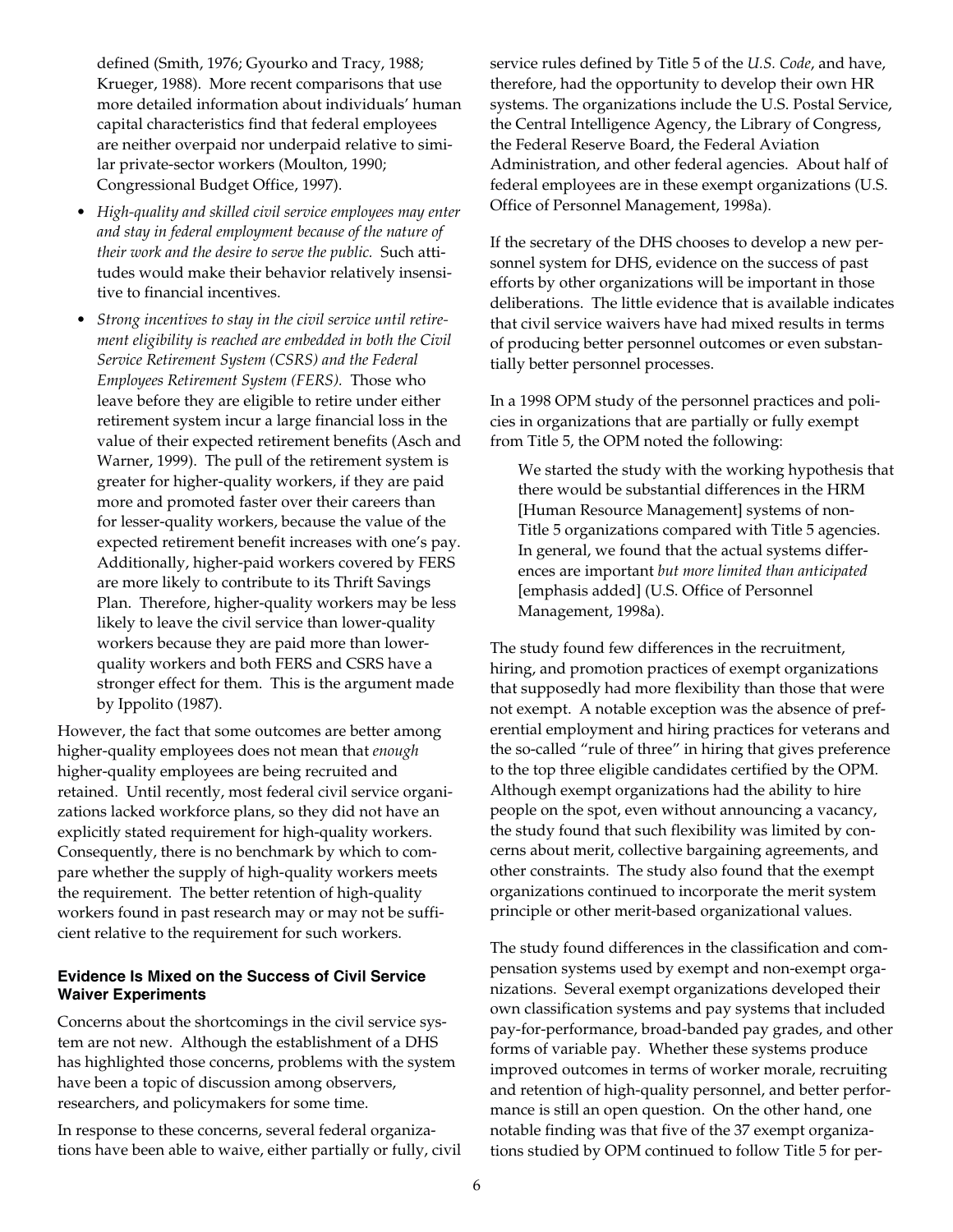sonnel classification and compensation because it was easier than establishing their own system.

Evaluations of experimental pay systems developed to introduce greater flexibility in personnel management show mixed effects on personnel outcomes. The Gibbs (2001) study of DoD laboratory scientists and engineers found no evidence that these other pay plans provided greater flexibility in personnel management. It measured the same outcomes for employees who were under the traditional civil service GS pay system as for those who participated in two experimental pay systems. The first experimental system was implemented in a demonstration project conducted at the Naval Air Warfare Center in China Lake, California, and the second was the Performance Management Recognition System. This latter plan was used in the late 1980s and early 1990s, covered all GS-13 to GS-15 workers throughout the civil service, and altered how within-grade pay increases were determined.

In contrast, evidence provided by the OPM suggests that waiving Title 5 requirements has resulted in improved personnel outcomes in some of the demonstration projects, including those that cover scientists and engineers in the DoD. For example, OPM found that starting pay was higher, pay raises were larger for more highly rated employees, and turnover of workers with better ratings was lower for federal employees at China Lake relative to a control laboratory that was not a demonstration project (U.S. Office of Personnel Management, 1988, 1991). Similar results have been found for the National Institute of Standards demonstration project (Rosenthal et al., 1991).

#### **The Military Provides a Good Example of What Can Be Done and How to Get There**

The military is an example of a federal organization that has been able to develop a successful HR system. Like the proposed DHS, the military is a large governmental organization employing individuals with diverse skills in multiple locations and seeks to accomplish diverse objectives. The military system is by and large successful (although not perfect) for a number of reasons. It is transparent and fairly applied, it allows for flexibility without undue instability, it demands accountability, it provides performance incentives, it devotes resources to adequately fund its policies, and it performs regular analyses to assess the effects of those policies (Asch and Warner, 1994). The DHS should consider the DoD experience in establishing a process for developing and improving its HR system, whether or not it retains the civil service structure.

When the all-volunteer military force was created in the early 1970s, the DoD was faced with a monumental challenge, which was similar in some respects to that faced by the DHS today. Both involve abrupt, large-scale change in the way personnel are managed. To ensure the success of the all-volunteer force, President Nixon established the President's Commission on an All-Volunteer Force, commonly known as the Gates Commission, to study the issue. The Gates Commission report paved the way for the abolition of the draft in 1973. The military compensation system has been studied since then by other commissions including the Defense Manpower Commission in 1976 and the President's Commission on Military Compensation in 1978. In addition, the military studies its personnel management policies and compensation on an ongoing basis, including a Quadrennial Review of Military Compensation. The DoD devotes significant resources and data-gathering effort to analyze and evaluate its personnel policies. These assessments generally focus on recruiting and retention. As a result, tools and policies have been successfully developed, tested, finetuned, and implemented.

Like the civil service, the military has one-size-fits-all pay tables, which have been in place since the 1940s. Yet, virtually all observers would agree that the military's compensation system has proven over time to be remarkably successful in attracting and retaining high-quality soldiers, sailors, airmen, and marines to the armed services. This fact is even more remarkable when one considers the dramatic changes that have occurred in the military and the environment in which the military has operated since the end of World War II.

Considerable flexibility is provided through the wide variety of special and incentive pays embedded in the military's compensation system. These policies enable the services to respond to changes in the external environment and internal requirements, to the unusual and hazardous duties performed by members of the armed forces, and to the hazardous locations in which they serve (Asch, Hosek, and Martin, 2002). The military also devotes significant resources to fund these special pays and incentives, although the payment amounts are dwarfed by the cost of basic pay and the retirement accrual charge. Personnel managers have the incentive and authority to use and target flexibility-related management tools to achieve recruiting and retention goals. As a consequence, the military uses these flexibility-related policies far more extensively than the civil service does.

In addition, the military compensation system incorporates predictability because of its adherence to uniform pay tables and its systems of allowances and special and incentive pays. Although military bonuses and other special and incentive pays account for most of the variation in military pay among service members, on average these pays represent only 10 to 15 percent of the total cash compensation. Thus, a relatively small portion of total average cash compensation for active duty members is subject to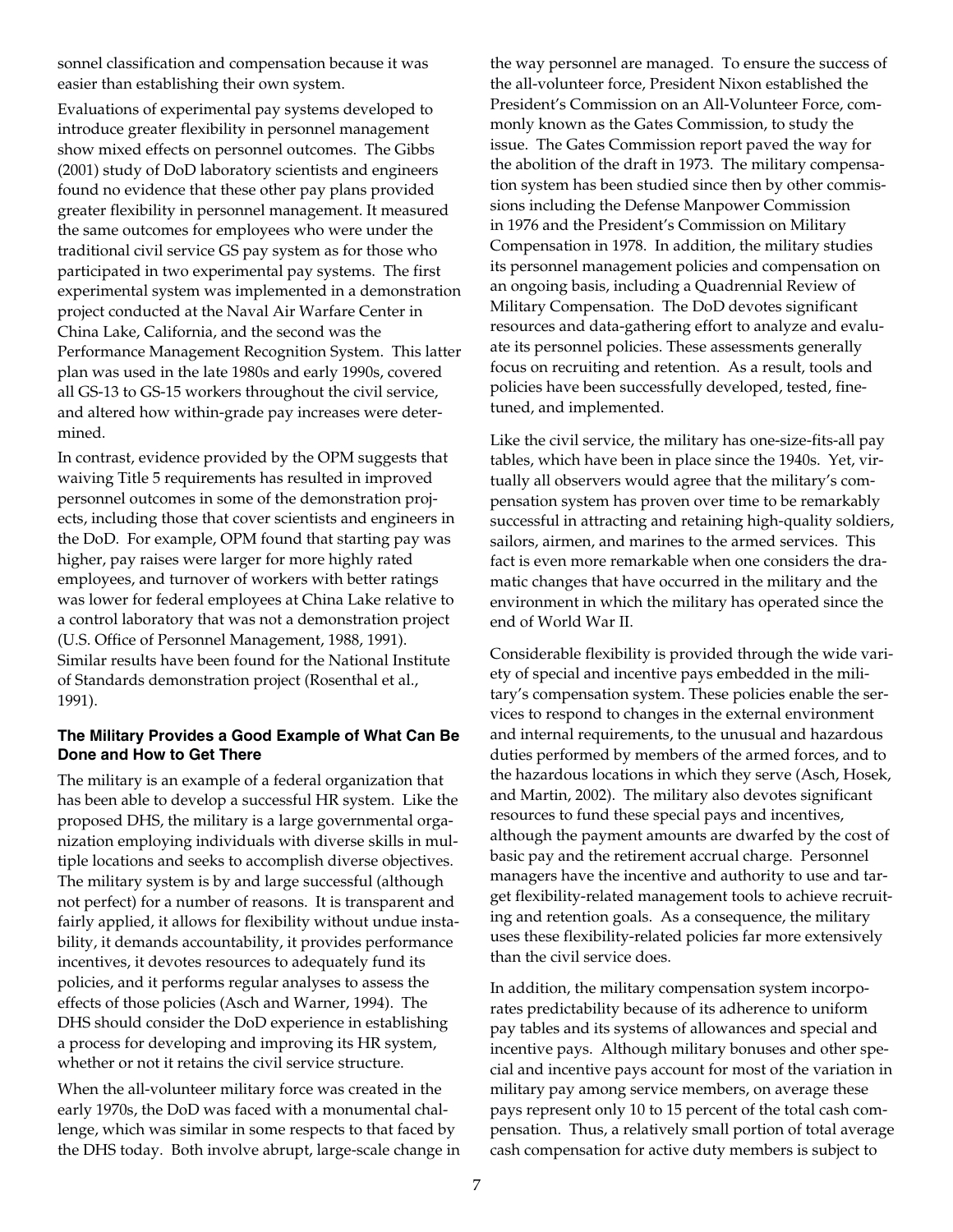uncertainty. Furthermore, some of the variation in military pay that is due to bonuses and special and incentive pays is predictable because the circumstances that give rise to those payments, such as sea duty, are themselves largely predictable.

The military's HR system embeds important performance incentives for military personnel, including personnel managers. The incentives not only induce effort but also induce high-quality performers to enter the military, to stay in it, and to seek advancement to higher-ranked positions. The incentives are inherent in the military's promotion system (Buddin et al., 1992). The military personnel system also encompasses incentives for those in supervisory positions to identify and, in some cases, separate poor performers. Because poor performance can result in death or injury to members of the military, and unit commanders are often held accountable for sub-par unit performance, a clear incentive exists to cull those who do not make the grade.

This discussion is not intended to suggest that the civil service should adopt the military's HR systems. Civilian service differs in critical ways from military service. Nonetheless, the military system provides a useful case study of how to develop an effective system.

#### **PERSONNEL CHALLENGES FACING THE DHS**

A major shift is occurring in the demographics of the civil service. According to Congressional Budget Office (2001) statistics, about half of the federal workforce was over age 40 in 1985. That figure grew to about 75 percent in 2000. In part, the aging of the federal workforce reflects the aging of the "baby-boom" generation in the U.S. population overall. These trends will no doubt affect personnel staffing in the proposed DHS as well.

As a result of these demographic changes, the civil service, including the DHS, will be at risk of losing a large part of its workforce over the next decade. According to the President's Management Agenda (U.S. Office of the President, 2001), 71 percent of the government's current workforce will be eligible for either regular or early retirement by 2010 and 40 percent of those workers are expected to retire. Because of these trends, the General Accounting Office designated "human capital" as a government-wide high-risk area (General Accounting Office, 2001a).

There are reasons to believe that the civil service system and the DHS specifically will be highly stressed in the future from a personnel standpoint. Consider the following:

• *The DHS will require an extensive hiring campaign to obtain personnel with new skills and to replace those who* *have retired.* That is, because so many employees will be leaving, the demand for new workers by the federal government, including the DHS, will grow, even if the overall staffing requirements remain the same. There is reason to expect that many of the hires will need to be well-educated. While outsourcing may be able to fill some of these requirements, additional inhouse federal employees will be needed to supervise outsourced activities and to conduct other inherent governmental functions that cannot be outsourced.

- *This hiring will take place in a highly competitive environment, if the trends of the past 20 years continue.* The federal government will be competing against both the private sector and state and local governments for workers. The competition for new workers is likely to be particularly fierce because the entire U.S. population is aging. If the civil service (including the DHS) wants to replace retiring workers with junior or midcareer workers with at least some college, as will likely be the case, it may need to alter its compensation, hiring, and career management practices to ensure that it can compete effectively for college-educated individuals in the labor market in the future. For example, pay must remain competitive with the dramatically rising pay for those with post-secondary education relative to those with no post-secondary education (Mishel, Bernstein, and Schmitt, 1999).
- *Mergers such as the one necessary to create the DHS are notoriously painful.* The department will require the merging of organizations currently in various parts of the federal government. These "sending" organizations have pay and personnel practices and "corporate cultures" that differ from one another and from whatever is adopted in the DHS. Some personnel will come from organizations that were fully or partially exempt from the Title 5 rules. Consequently, individuals performing similar tasks in the new department may have quite different pay depending on whether their originating organization was exempt from Title 5. The DHS secretary must be sensitive to such integration issues.

#### **TOWARD SUCCESSFUL PERSONNEL MANAGEMENT**

**Make greater use of existing policies that provide personnel management flexibility.** Given the large number of retirements that are imminent in the organizations that will constitute the DHS, and the dual challenges of integrating workforces that previously worked in other federal organizations under various personnel management schemes and of shaping their skill and experience mix to best meet the new department's mission, the DHS secretary should be given the authority and resources to use flexibility-related policies extensively. For these policies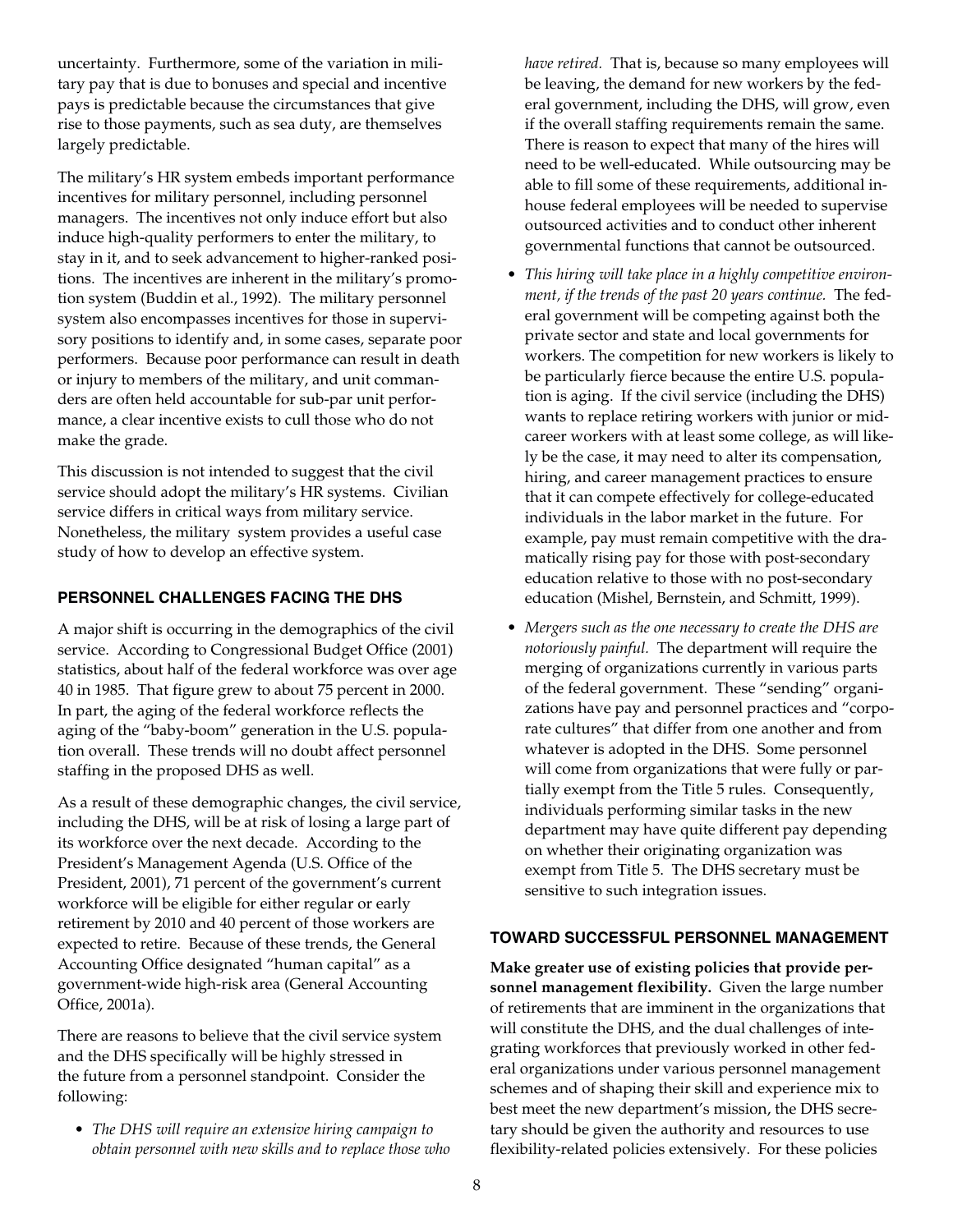to have their maximum effect, the barriers to their use such as inadequate funding and overly cumbersome administrative procedures—must be addressed.

Although essential, expanded use of flexibility-related policies alone is unlikely to lead to a system that has all the characteristics that define success, especially given the stresses looming on the horizon. These policies will not address such possible problems as either excessive or insufficient oversight, hiring inadequacies, and poorly conceived management and employee performance incentives. Additional steps will be needed.

**Seek objective expertise, take time to develop a plan, and invest continually to improve the system.** In part what is needed is strong leadership by the secretary and a willingness to identify and reform inappropriate processes. However, what is also needed is the development of a well-defined and well-conceived plan for ensuring effective personnel management. If it is decided that an entirely new HR system must be developed, the plan should specify such details as how many job series and pay tables to establish. It should also specify the tools to be used to attract, retain, and relocate personnel, to motivate and reward good performance, and to separate poor performers from the workforce. On the other hand, if the civil service system is mostly retained, the plan should provide details on how to address those areas where it falls short.

Development of such a plan is no small task and will involve considerable effort. Although the challenges are different from those posed by the establishment of the allvolunteer force, they are no less profound. Thus, policymakers would be wise to follow a similar path. That is, the DHS should seek expert input from individuals who are familiar with the federal civil service system but are not closely tied to that system currently, and who are familiar with the characteristics of an effective HR system and how those characteristics apply in the context of a governmental organization.

Finally, policymakers must be prepared to invest in monitoring and analytical activities to ensure that the system is meeting all of its objectives and to aggressively address any shortcomings that are identified.

#### **BIBLIOGRAPHY**

Asch, Beth J., *Pay, Promotion, and the Retention of High-Quality Civil Service Workers in the Department of Defense*, MR-1193-OSD, Santa Monica, Calif.: RAND, 2001.

Asch, Beth J., and John T. Warner, *A Policy Analysis of Alternative Military Retirement Systems*, MR-465-OSD, Santa Monica, Calif.: RAND, 1994.

Asch, Beth J., and John T. Warner, *Separation and Retirement Incentives in the Civil Service: A Comparison of the Federal Employees* *Retirement System and the Civil Service Retirement System*, MR-986- OSD, Santa Monica, Calif.: RAND, 1999.

Asch, Beth J., Steven Haider, and Julie Zissimopolous, *The Effects of Workforce Shaping Tools on CSRS Retirements: The Case of the Department of Defense*, AB-656-RC, Santa Monica, Calif.: RAND, 2002a.

Asch, Beth J., Steven Haider, and Julie Zissimopolous, *The Retirement Behavior of Federal Civil Service Workers*, Michigan Retirement Research Center, RAND, 2002b.

Asch, Beth J., James R. Hosek, and Craig W. Martin, *A Look at Cash Compensation for Active Duty Military Personnel*, MR-1492- OSD, Santa Monica, Calif.: RAND, 2002.

Black, Matthew, Robert Moffitt, and John Warner, "The Dynamics of Job Separation: The Case of Federal Employees," *Journal of Applied Econometrics*, Vol. 5, pp. 245–266, 1990.

Borjas, George, *Wage Policy in the Federal Bureaucracy*, American Enterprise Institute for Public Policy Research, Washington, D.C., 1980.

Buddin, Richard J., Daniel S. Levy, Janet M. Hanley, and Donald Mark Waldman, *Promotion Tempo and Enlisted Retention*, R-4135- FMP, Santa Monica, Calif.: RAND, 1992.

Congressional Budget Office, "Changes in Federal Civilian Employment: An Update," A CBO Paper, Washington, D.C., May 2001.

Congressional Budget Office, "Comparing Federal Salaries with Those in the Private Sector," CBO Memorandum, Washington, D.C., July 1997.

Crewson, Phillip, "A Comparative Analysis of Public and Private Sector Entrant Quality," *American Journal of Political Science*, Vol. 39, No. 3, 1995.

General Accounting Office, "Performance Management: Aligning Employee Performance with Agency Goals at Six Results Act Pilots," GAO/GGD-98-162, Washington, D.C., September 1998.

General Accounting Office, "Managing in the New Millennium: Shaping a More Efficient and Effective Government for the 21st Century," GAO/T-OCG-00-9, Washington, D.C., March 2000.

General Accounting Office, "High-Risk Series: An Update," GAO-01-263, Washington, D.C., January 2001a.

General Accounting Office, "Human Capital: Major Human Capital Challenges at the Departments of Defense and State," GAO-01-565T, Washington, D.C., March 2001b.

Gibbs, Michael, *Pay Competitiveness and Quality of Department of Defense Scientists and Engineers*, MR-1312-OSD, Santa Monica, Calif.: RAND, 2001.

Gyourko, Joseph, and Joseph Tracy, "An Analysis of Public-Private Sector Wages Allowing for Endogenous Choices of Both Government and Union Status," *Journal of Labor Economics*, Vol. 6, 1988.

Ippolito, Richard, "Why Federal Workers Don't Quit," *Journal of Human Resources*, Vol. 22, No. 2, 1987.